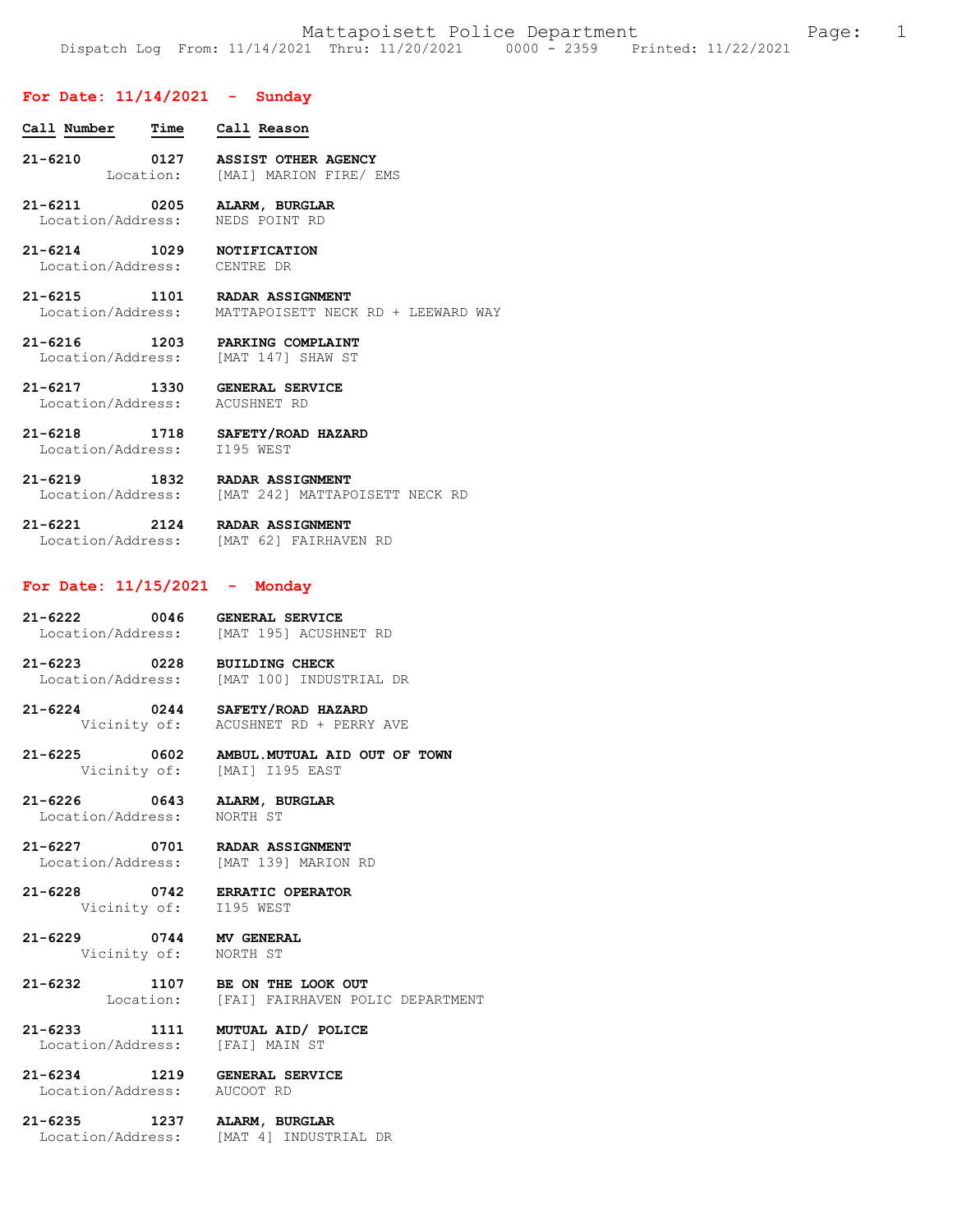| 21-6236 | 1324 | BE ON THE LOOK OUT |  |  |
|---------|------|--------------------|--|--|
|         |      |                    |  |  |

Location/Address: [MAT 1] COUNTY RD

**21-6237 1338 PARKING COMPLAINT**  Location/Address: PEARL ST

**21-6238 1528 BE ON THE LOOK OUT**  Location: KINGSTON PD

**21-6239 1714 MV VIOLATIONS**  Location/Address:

**21-6240 1716 SAFETY/ROAD HAZARD**  Vicinity of: [MAT 16] COUNTY RD

**21-6241 1800 Harassing/Annoying PHONE CALLS**  Location/Address: AUCOOT RD

**21-6242 2004 MV VIOLATIONS**  Location/Address:

**21-6243 2103 RADAR ASSIGNMENT**  Location/Address: [MAT 185] MARION RD

#### **For Date: 11/16/2021 - Tuesday**

**21-6244 0302 BUILDING CHECK**  Location/Address: [MAT 185] MARION RD

**21-6245 0701 RADAR ASSIGNMENT**  Location/Address:

**21-6246 0705 MV VIOLATIONS**  Vicinity of: [MAT 139] MARION RD

**21-6247 1053 ALARM, BURGLAR**  Location/Address: GOODSPEED ISLAND

**21-6248 1124 SAFETY/ROAD HAZARD**  Location/Address: MECHANIC ST + CHURCH ST

**21-6249 1325 RADAR ASSIGNMENT**  Vicinity of: NORTH ST + BAYBERRY LN

**21-6250 1337 SAFETY/ROAD HAZARD**  Location/Address: [MAT 187] ABBY LN

**21-6251 1343 SAFETY/ROAD HAZARD**  [MAT 97] FAIRHAVEN RD

**21-6252 1358 RADAR ASSIGNMENT**  Vicinity of: [MAT 139] MARION RD

**21-6254 1523 BE ON THE LOOK OUT**  Location/Address: [MAT 1] COUNTY RD

**21-6255 1542 MV VIOLATIONS**  Location/Address: FAIRHAVEN RD

**21-6257 1744 BE ON THE LOOK OUT**  Location: [OT] SANDWICH PD

21-6258 2216 **MV VIOLATIONS**<br>Location/Address: NORTH ST Location/Address:

**For Date: 11/17/2021 - Wednesday**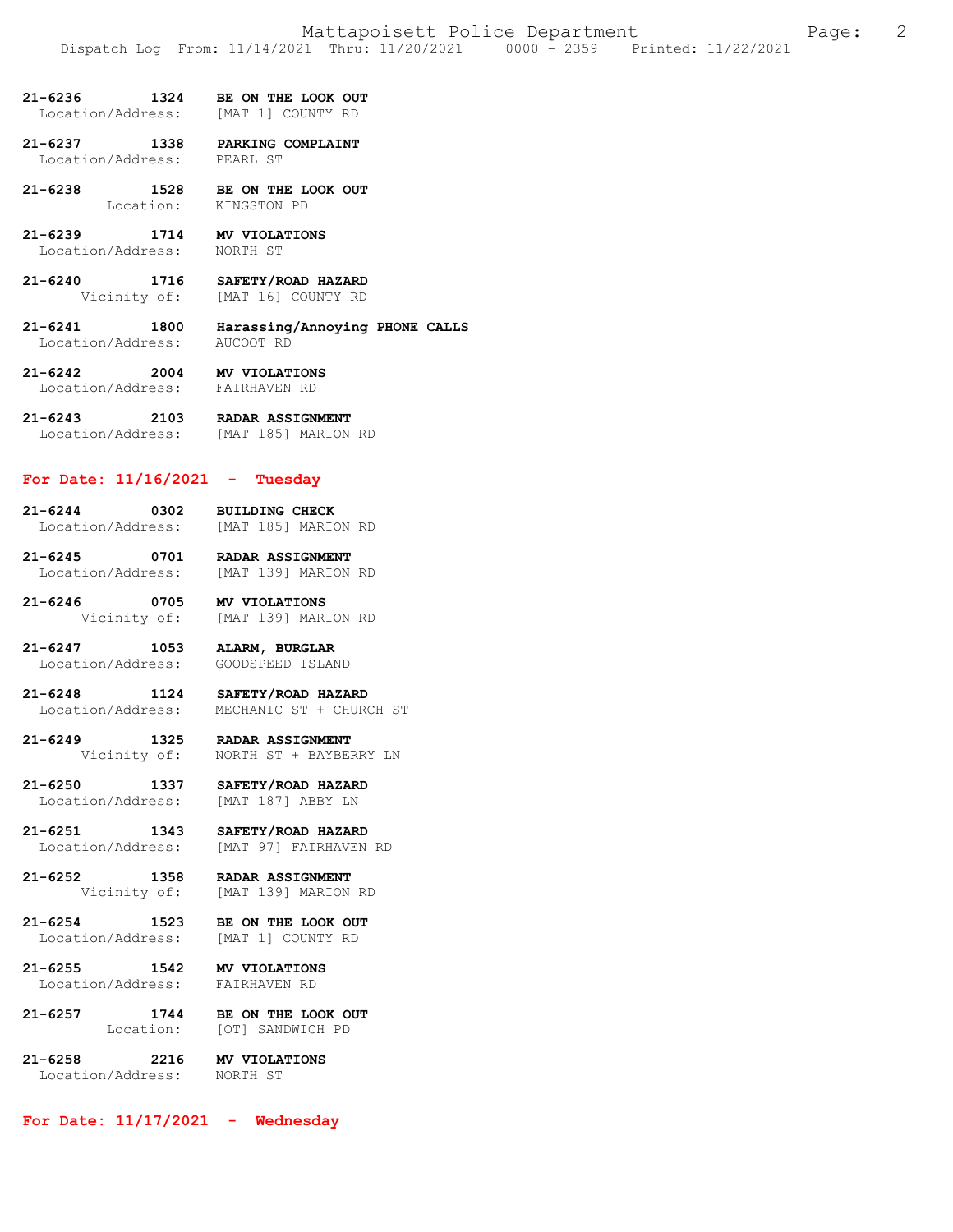- **21-6259 0127 BUILDING CHECK**  [MAT 79] FAIRHAVEN RD
- **21-6260 0628 DISABLED MV** 
	- Vicinity of: I195 WEST
- **21-6261 0633 GENERAL SERVICE**  Location/Address:
- **21-6262 0718 RADAR ASSIGNMENT**  Location/Address: [MAT 139] MARION RD
- **21-6263 0731 AMBULANCE REQUEST**  Location/Address:
- **21-6264 0808 ALARM, BURGLAR**  Location/Address: ACUSHNET RD
- **21-6265 0852 ALARM, BURGLAR**  Location/Address: ACUSHNET RD
	-
- **21-6266 0900 BE ON THE LOOK OUT**  Location: [WAE] WAREHAM
- **21-6267 0907 911 CALL**  Location/Address: [MAT 139] MARION RD
- **21-6268 0939 Harassing/Annoying PHONE CALLS**  Location/Address:
- **21-6269 1031 ANIMAL CONTROL**  Location/Address:
	-
- **21-6270 1137 DPW,WATER,TREE, ALL TOWN DEPT.**  Vicinity of: [MAT 249] MARION RD
- **21-6272 1327 GENERAL SERVICE**  Location/Address: [MAT 1] COUNTY RD
- **21-6273 1508 GENERAL SERVICE**  Location: [MAT 256] GOODSPEED ISLAND
- **21-6274 1513 MV VIOLATIONS**  COUNTY RD + NORTH ST
- **21-6275 1650 MV VIOLATIONS**  Location/Address:
- **21-6276 1725 MV VIOLATIONS**  Location/Address:
- **21-6277 1741 CHILD SAFETY SEAT CHECK**  Location/Address: [MAT 1] COUNTY RD
- **21-6279 1922 DOMESTIC DISTURBANCE**  Location/Address: ACUSHNET RD
- **21-6280 2146 MV VIOLATIONS**  Location/Address: FAIRHAVEN RD + BRANDT ISLAND RD
- **21-6281 2213 MV VIOLATIONS**  Location/Address: [MAT 52] COUNTY RD

### **For Date: 11/18/2021 - Thursday**

- **21-6282 0336 BUILDING CHECK**  Location/Address: [MAT 60] COUNTY RD
- **21-6283 0659 RADAR ASSIGNMENT**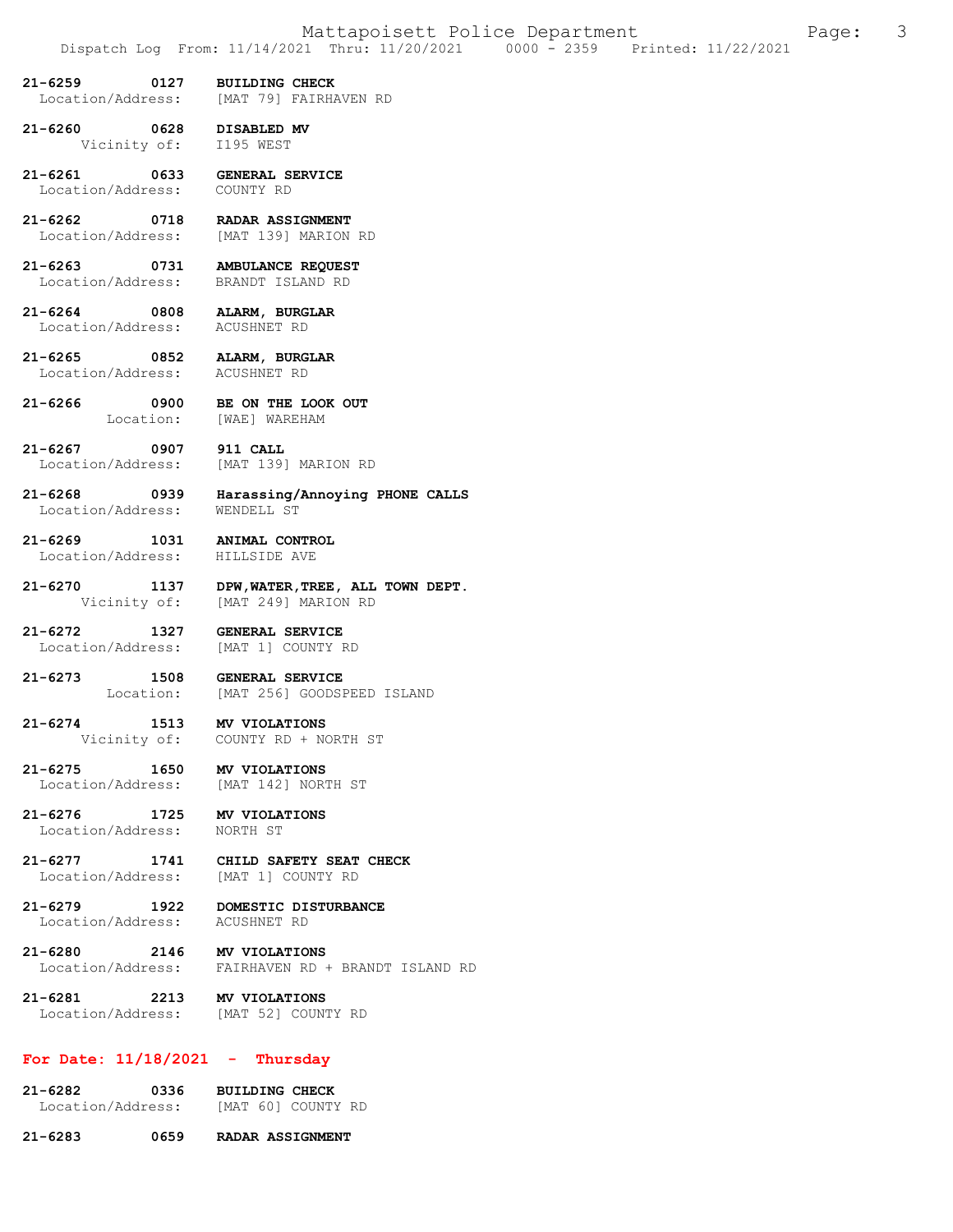Location/Address: [MAT 139] MARION RD

- **21-6284 0711 MV VIOLATIONS**  Location/Address:
- **21-6285 0801 MV CRASH**  Location/Address: ACUSHNET RD + STONEY HILL RD
- **21-6287 0801 DISABLED MV**  Location/Address:

**21-6286 0804 MV CRASH**  Location/Address: NORTH ST + INDUSTRIAL DR

**21-6288 0805 TRANSPORT PRISONER**  Location/Address: [WAE] CRANBERRY HWY

[MAT 139] MARION RD

Location/Address: NORTH ST + JACKIE LN

**21-6289 0827 MV GENERAL**  Location/Address: NORTH ST + INDUSTRIAL DR

**21-6290 0914 GENERAL SERVICE**  ACUSHNET RD + LONG PLAIN RD

**21-6291 0922 ALARM, BURGLAR**  Location/Address: [MAT 4] INDUSTRIAL DR

**21-6292 1129 911 CALL**  Location/Address: CHURCH ST

**21-6294 1140 911 CALL**  Location/Address:

**21-6293 1143 RADAR ASSIGNMENT**  Vicinity of: [MAT 22] MARION RD

**21-6295 1415 RADAR ASSIGNMENT**<br>Vicinity of: [MAT 139] MARION

**21-6296 1424 MV VIOLATIONS** 

**21-6297 1519 ALARM, BURGLAR**  Location/Address: PROSPECT RD

**21-6298 1623 GENERAL SERVICE**  Location/Address:

**21-6299 1708 MV VIOLATIONS**  Location/Address:

**21-6300 1757 GENERAL SERVICE**  Location/Address:

**21-6301 1805 MV VIOLATIONS** 

**21-6302 1912 MV VIOLATIONS**  Location/Address: [MAT 139] MARION RD

**21-6303 2010 HEALTH/WELFARE**  Location/Address: BAPTIST ST

**21-6304 2027 MV VIOLATIONS** 

**21-6305 2102 MV VIOLATIONS**  Location/Address:

**21-6306 2123 SUSPICOUS MOTOR VEHICLE**  Location/Address: [MAT 72] ACUSHNET RD

Location/Address: NORTH ST + BAYBERRY LN

NORTH ST + LEBARON WAY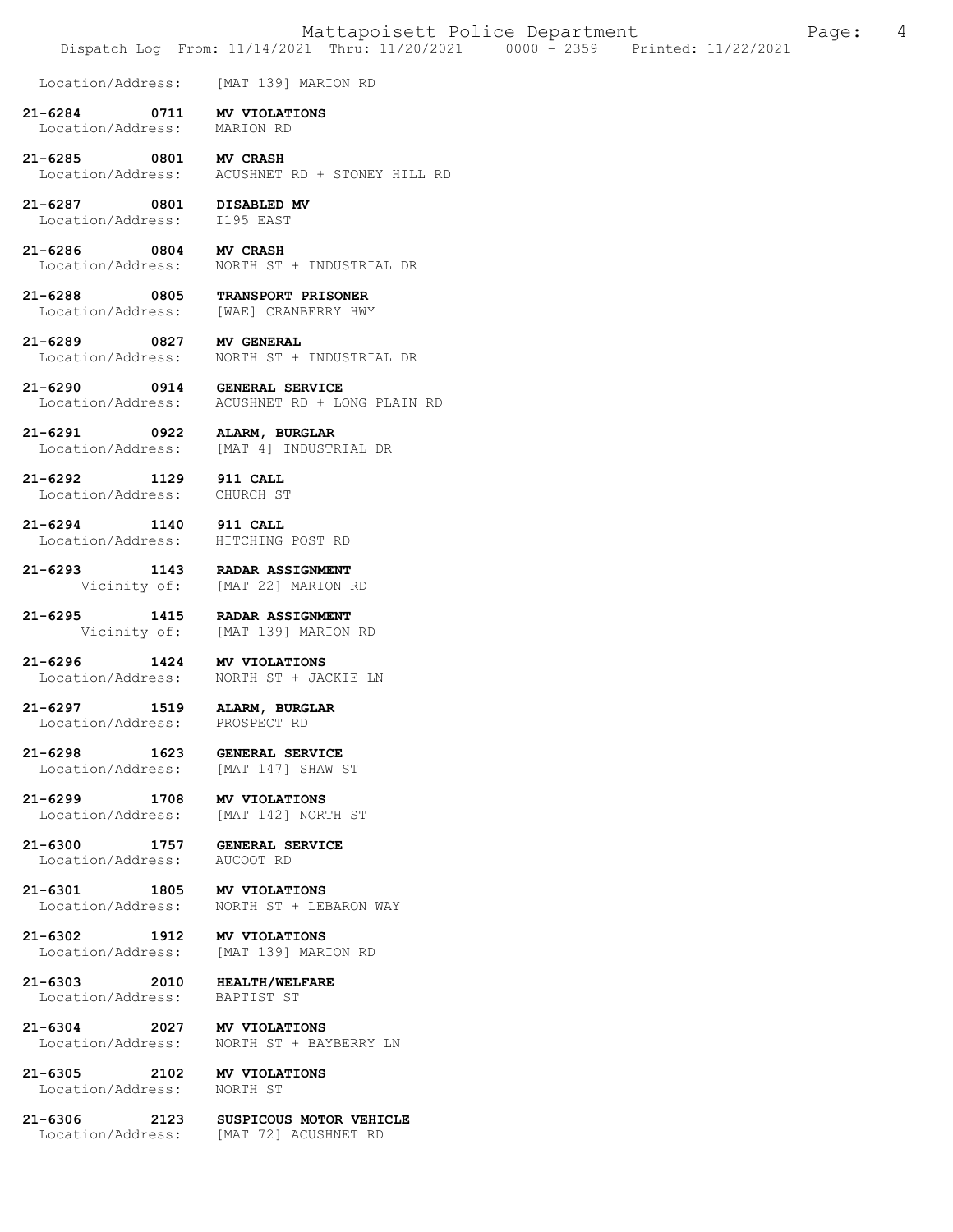**21-6307 2307 MV VIOLATIONS**  Location/Address: [MAT 58] COUNTY RD

# **For Date: 11/19/2021 - Friday**

| 21-6308 0645 RADAR ASSIGNMENT<br>Location/Address: PARK ST       |                                                                                      |
|------------------------------------------------------------------|--------------------------------------------------------------------------------------|
| 21-6309 0657 BE ON THE LOOK OUT                                  | Location/Address: [MAT 1] COUNTY RD                                                  |
| 21-6310 0703 RADAR ASSIGNMENT                                    | Location/Address: [MAT 139] MARION RD                                                |
| 21-6311 0706 GENERAL SERVICE<br>Location/Address: RESERVATION RD |                                                                                      |
| 21-6312 0722 MV VIOLATIONS                                       | Vicinity of: [MAT 214] PARK ST                                                       |
| 21-6313 0725 MV VIOLATIONS                                       | Vicinity of: [MAT 139] MARION RD                                                     |
| 21-6314 0812 ALARM FIRE                                          | Location/Address: [MAT 68] FAIRHAVEN RD                                              |
|                                                                  | 21-6315 0914 LARCENY /FORGERY/ FRAUD<br>Location/Address: PINE ISLAND RD             |
| 21-6316 0940 SAFETY/ROAD HAZARD<br>Location/Address: MARINA DR   |                                                                                      |
| 21-6317 1004 GENERAL SERVICE<br>Location/Address: NEDS POINT RD  |                                                                                      |
| 21-6318 1015 HEALTH/WELFARE<br>Location/Address: PARK ST         |                                                                                      |
|                                                                  | 21-6319 1211 LARCENY / FORGERY / FRAUD<br>Location/Address: OLD MATTAPOISETT NECK RD |
| 21-6320 1224 BE ON THE LOOK OUT                                  | Location/Address: [MAT 1] COUNTY RD                                                  |
| 21-6321 1405 RADAR ASSIGNMENT                                    | Location/Address: [MAT 139] MARION RD                                                |
| Location/Address: MELISSA ANNE LN                                | 21-6322 1417 LARCENY /FORGERY/ FRAUD                                                 |
| 21-6323 1518 SAFETY/ROAD HAZARD                                  | Location/Address: HIGHLAND PC AVE + WOODBINE RD                                      |
| 21-6324<br>Location/Address:                                     | 1700 ALARM, BURGLAR<br>ACUSHNET RD                                                   |
| 21-6326<br>Location:                                             | 1759 BE ON THE LOOK OUT<br>[OT] MIDDLEBORO                                           |
| 21-6327                                                          | -6327 1811 MV VIOLATIONS<br>Location/Address: COUNTY RD + PEARL ST<br>MV VIOLATIONS  |
| 21-6328                                                          | 1-6328 1912 RADAR ASSIGNMENT<br>Location/Address: [MAT 185] MARION RD                |
| 21-6329<br>1915<br>Location/Address: [NEB] COUNTY ST             | BE ON THE LOOK OUT                                                                   |